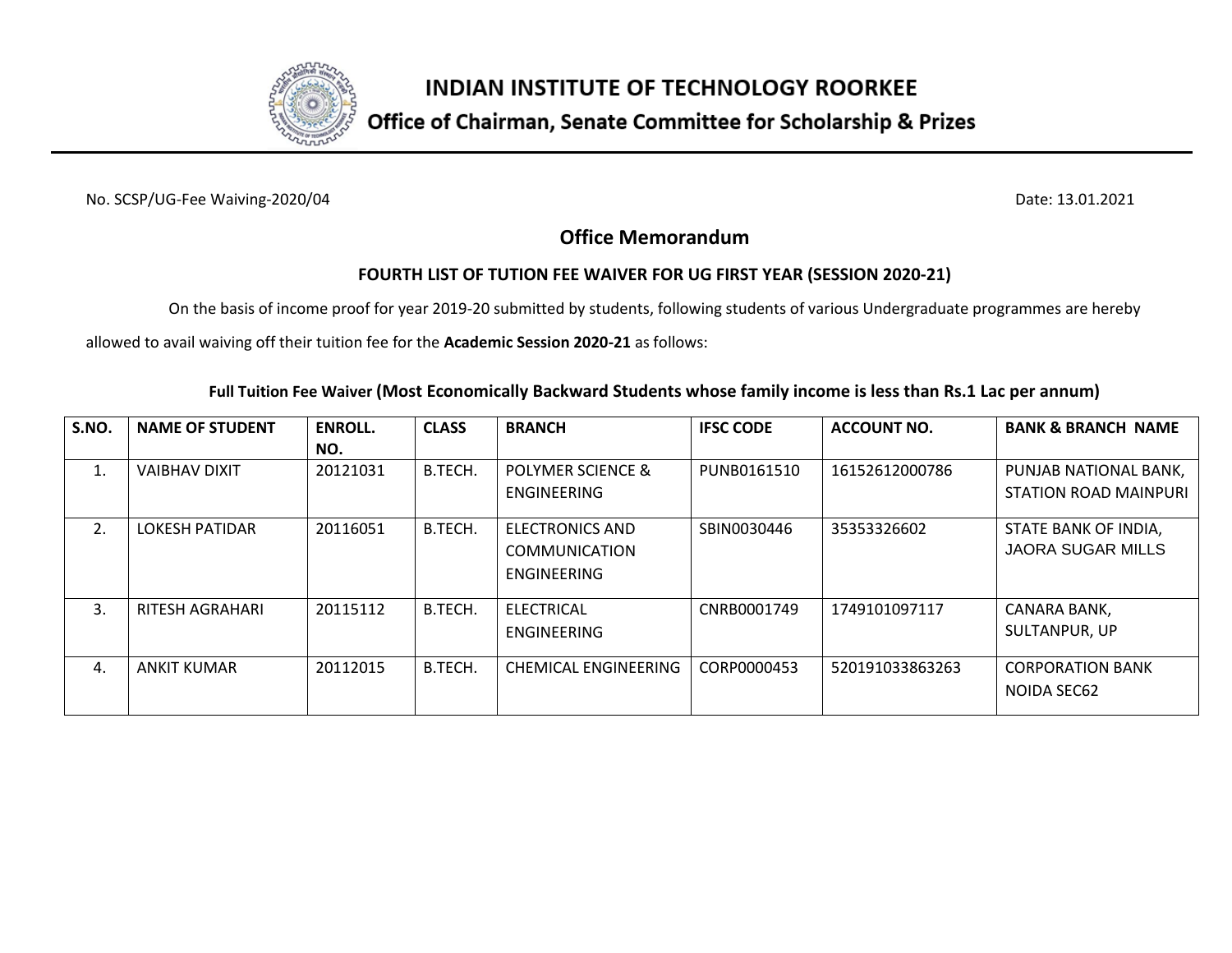

# Office of Chairman, Senate Committee for Scholarship & Prizes

#### **Full Tuition Fee Waiver (Most Economically Backward Students whose family income is less than Rs.1 Lac per annum)**

| S.NO. | <b>NAME OF STUDENT</b>                  | <b>ENROLL.</b><br>NO. | <b>CLASS</b>  | <b>BRANCH</b>                                                          | <b>IFSC CODE</b> | <b>ACCOUNT NO.</b> | <b>BANK &amp; BRANCH NAME</b>                             |
|-------|-----------------------------------------|-----------------------|---------------|------------------------------------------------------------------------|------------------|--------------------|-----------------------------------------------------------|
| 5.    | <b>ANKIT SONI</b>                       | 20116012              | B.TECH.       | <b>ELECTRONICS &amp;</b><br><b>COMMUNICATION</b><br><b>ENGINEERING</b> | SBIN0007774      | 35759045542        | SBI, SURATGARH BRANCH<br>(7774)                           |
| 6.    | <b>SACHIN NAGAL</b>                     | 20119043              | B.TECH.       | PRODUCTION AND<br><b>INDUSTRIAL</b>                                    | SBIN0001534      | 39745417860        | STATE BANK OF INDIA,<br>CHHAWANI CHOURAHA,<br><b>KOTA</b> |
| 7.    | <b>SISIR KUMAR PADHI</b>                | 20114092              | B.TECH.       | <b>COMPUTER SCIENCE</b><br>AND ENGINEERING                             | SBIN0001441      | 36099307963        | STATE BANK OF INDIA<br>, PATHAPATNAM BRANCH               |
| 8.    | <b>NIRBHAY PRAKASH</b><br><b>RATHOD</b> | 20118051              | B.TECH.       | METALLURGICAL AND<br><b>MATERIALS</b><br><b>ENGINEERING</b>            | SBIN0003895      | 35347389195        | STATE BANK OF INDIA,<br><b>MANORA</b><br>(MAHARASHTRA)    |
| 9.    | <b>SHIVAM SAHU</b>                      | 20310021              | INT.<br>M.SC. | <b>CHEMISTRY</b>                                                       | SBIN0012539      | 34986829783        | STATE BANK OF INDIA,<br>PAKURIA, JHARKHAND                |
| 10.   | <b>ABHINAV KUMAR</b>                    | 20310001              | INT.<br>M.SC. | <b>CHEMISTRY</b>                                                       | BKID0004683      | 468310110015952    | <b>BANK OF INDIA,</b><br>DALSINGHSARAI                    |
| 11.   | <b>MALKA INDHU</b>                      | 20115063              | B.TECH.       | <b>ELECTRICAL</b><br><b>ENGINEERING</b>                                | SBIN0012945      | 37968202506        | STATE BANK OF INDIA,<br>PEDDAPALLY BRANCH                 |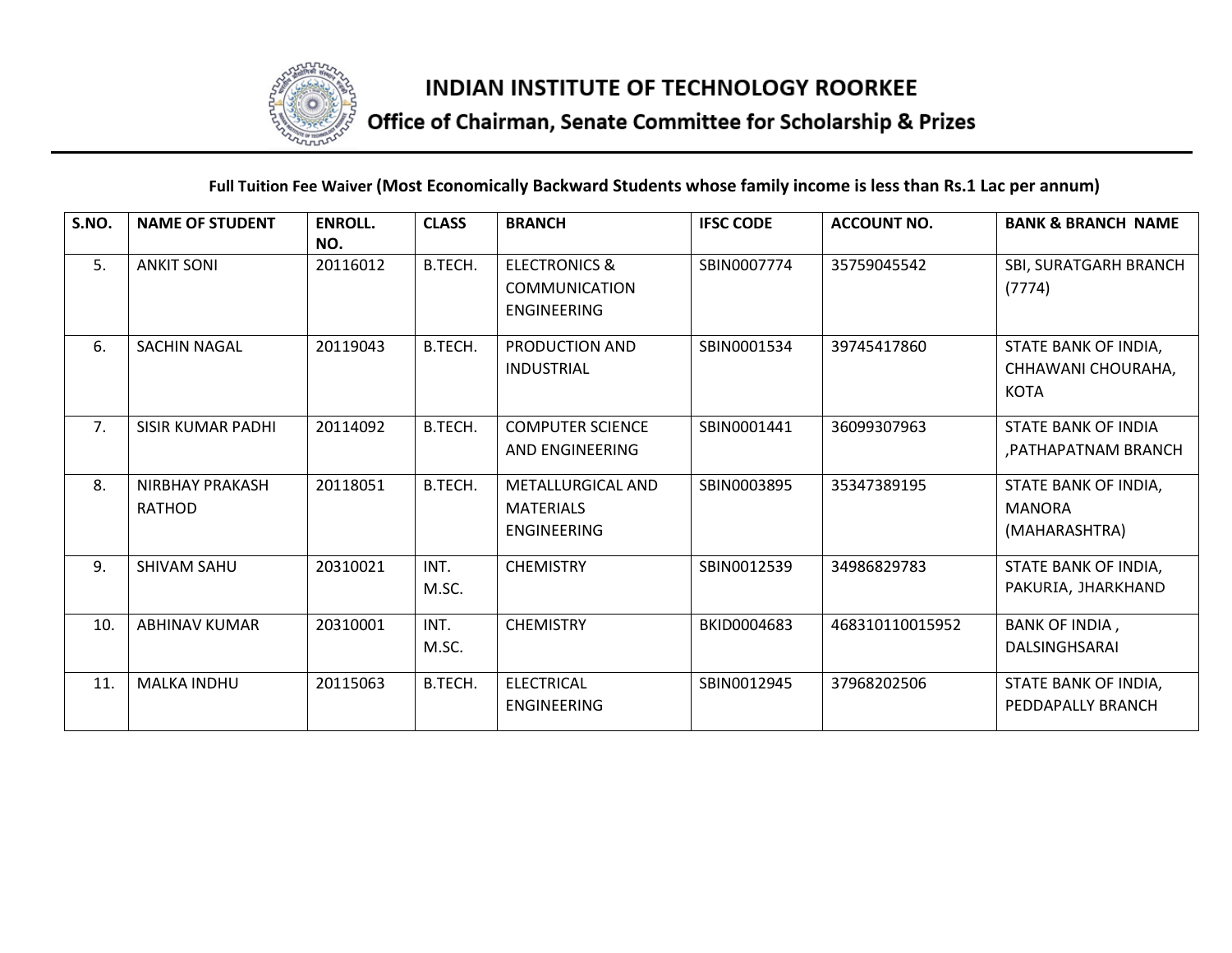

# Office of Chairman, Senate Committee for Scholarship & Prizes

#### **Full Tuition Fee Waiver (Most Economically Backward Students whose family income is less than Rs.1 Lac per annum)**

| S.NO. | <b>NAME OF STUDENT</b> | <b>ENROLL.</b> | <b>CLASS</b> | <b>BRANCH</b>            | <b>IFSC CODE</b>   | <b>ACCOUNT NO.</b> | <b>BANK &amp; BRANCH NAME</b> |
|-------|------------------------|----------------|--------------|--------------------------|--------------------|--------------------|-------------------------------|
|       |                        | NO.            |              |                          |                    |                    |                               |
| 12.   | MS. AMISHA KUMARI      | 20410017       | INT.         | <b>GEOLOGICAL</b>        | SBIN0031742        | 36954950097        | SBI, MANDAWA                  |
|       |                        |                | M.TECH.      | <b>TECHNOLOGY</b>        |                    |                    |                               |
| 13    | SANJAY DHAKAR          | 20116088       | B.TECH.      | <b>ELECTRONICS &amp;</b> | <b>BARBOHINDAU</b> | 07000100028071     | <b>BANK OF BARODA,</b>        |
|       |                        |                |              | <b>COMMUNICATION</b>     |                    |                    | <b>HINDAUN CITY</b>           |
|       |                        |                |              | ENGINEERING              |                    |                    |                               |
| 14    | ALFFNA M R             | 20114006       | B.TECH.      | <b>COMPUTER SCIENCE</b>  | SBIN0003995        | 67323367013        | SBI, PERAMBRA ADB,            |
|       |                        |                |              | AND ENGINEERING          |                    |                    | POST BAG NO.1                 |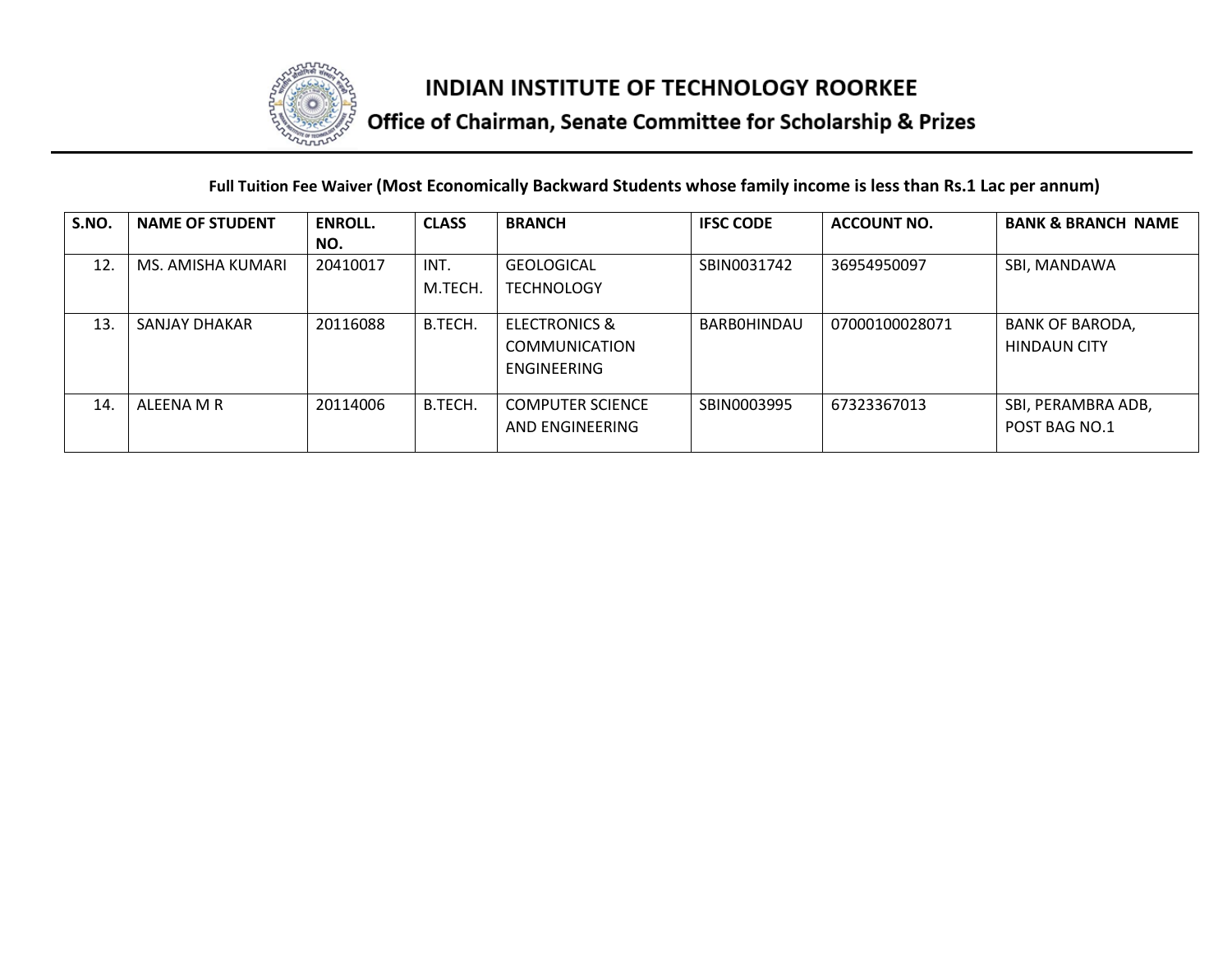

# Office of Chairman, Senate Committee for Scholarship & Prizes

**2/3 Tuition Fee Waiver (Other Economically Backward Students whose family income is more than Rs.1 Lac but less than Rs.5 Lac per annum)**

| S.NO. | <b>NAME OF STUDENT</b>             | <b>ENROLL.</b><br>NO. | <b>CLASS</b> | <b>BRANCH</b>                              | <b>IFSC CODE</b>   | <b>ACCOUNT NO.</b> | <b>BANK &amp; BRANCH NAME</b>                                       |
|-------|------------------------------------|-----------------------|--------------|--------------------------------------------|--------------------|--------------------|---------------------------------------------------------------------|
| 1.    | <b>TANISHQ</b>                     | 20111040              | B.TECH.      | <b>BIOTECHNOLOGY</b>                       | SBIN0006875        | 39711884007        | STATE BANK OF INDIA<br>KHARKHODA                                    |
| 2.    | <b>AKSHAT</b><br><b>MAHESHWARI</b> | 20111006              | B.TECH.      | <b>BIOTECHNOLOGY</b>                       | <b>BARBOGUMASH</b> | 35480100005820     | <b>BANK OF BARODA</b><br><b>GUMASTA NAGAR,</b><br><b>INDORE, MP</b> |
| 3.    | <b>HARSH VERMA</b>                 | 20115038              | B.TECH.      | <b>ELECTRICAL</b><br><b>ENGINEERING</b>    | SBIN0004264        | 20411800058        | STATE BANK OF INDIA,<br>PBB SECTOR 52, NOIDA                        |
| 4.    | <b>VAIBHAV KUMAR</b>               | 20113180              | B.TECH.      | <b>CIVIL ENGINEERING</b>                   | SBIN0050520        | 39813242166        | SBI, AUTO MARKET<br><b>HISSAR</b>                                   |
| 5.    | <b>ABHISHEK RINWA</b>              | 20113008              | B.TECH.      | <b>CIVIL ENGINEERING</b>                   | SBIN0005870        | 39806998550        | STATE OF BANK OF INDIA<br>KAMLA NEHRU NAGAR<br><b>JODHPUR</b>       |
| 6.    | <b>DEEPESH GARG</b>                | 20114032              | B.TECH.      | <b>COMPUTER SCIENCE AND</b><br>ENGINEERING | PUNB0344200        | 3442000101103740   | PUNJAB NATIONAL<br>BANK, MAIN BAZAR,<br><b>FARIDKOT</b>             |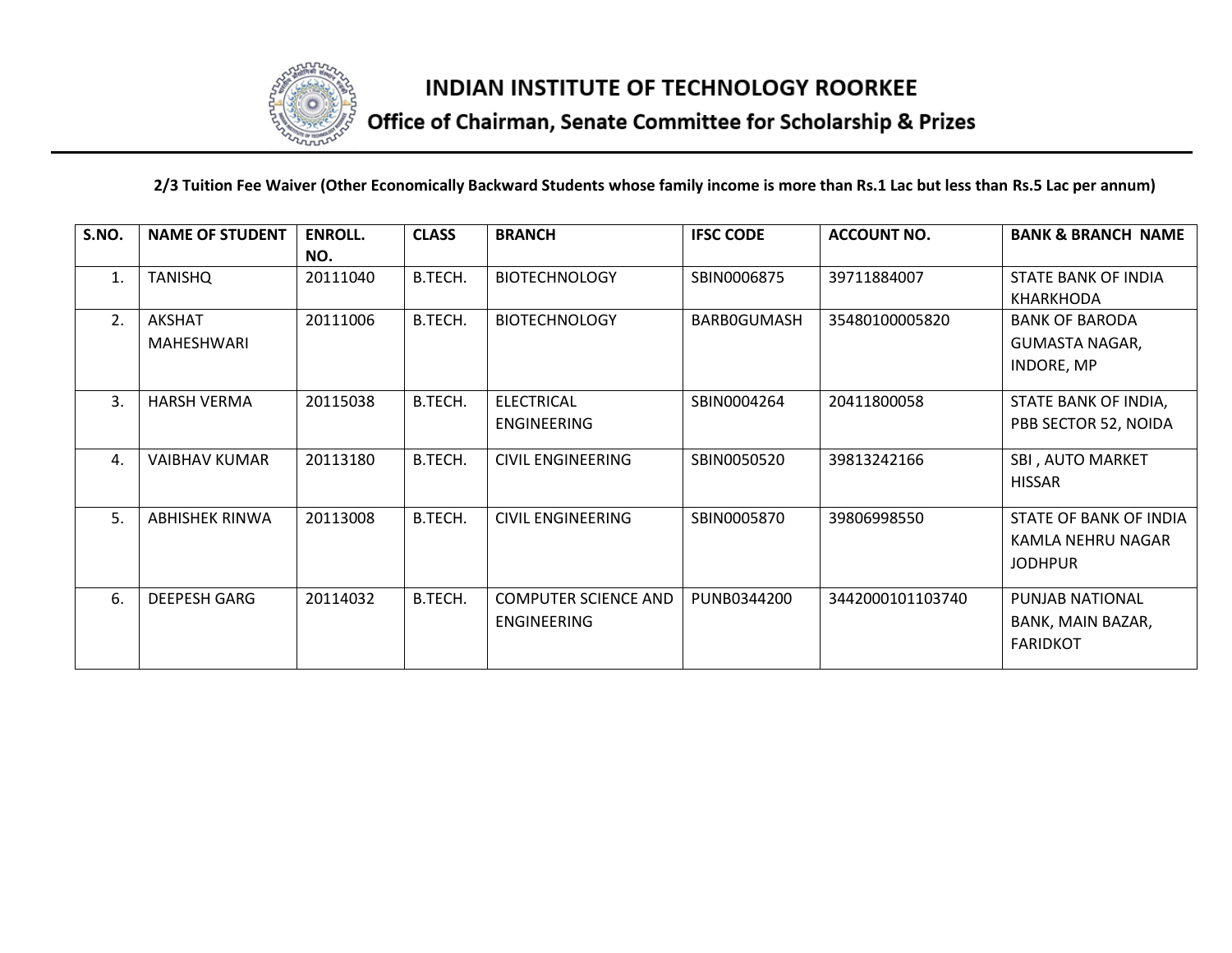

# Office of Chairman, Senate Committee for Scholarship & Prizes

#### **2/3 Tuition Fee Waiver (Other Economically Backward Students whose family income is more than Rs.1 Lac but less than Rs.5 Lac per annum)**

| S.NO. | <b>NAME OF STUDENT</b> | <b>ENROLL.</b> | <b>CLASS</b>   | <b>BRANCH</b>              | <b>IFSC CODE</b> | <b>ACCOUNT NO.</b> | <b>BANK &amp; BRANCH NAME</b> |
|-------|------------------------|----------------|----------------|----------------------------|------------------|--------------------|-------------------------------|
|       |                        | NO.            |                |                            |                  |                    |                               |
| 7.    | SHUBHANSHU             | 20110032       | <b>B.ARCH.</b> | <b>ARCHITECTURE &amp;</b>  | PUNB0988100      | 9881000100055054   | PNB, BARIYARPUR, PURBI        |
|       | <b>RANJAN</b>          |                |                | PLANNING                   |                  |                    | <b>CHAMPARAN</b>              |
|       |                        |                |                |                            |                  |                    |                               |
| 8.    | <b>VAIBHAV DWIVEDI</b> | 20118100       | B.TECH.        | METALLURGICAL AND          | MAHB0000417      | 60373781593        | <b>BANK OF</b>                |
|       |                        |                |                | <b>MATERIAL SCIENCE</b>    |                  |                    | MAHARASHTRA, MALL             |
|       |                        |                |                |                            |                  |                    | <b>ROAD KANPUR</b>            |
|       |                        |                |                |                            |                  |                    |                               |
| 9.    | <b>ALKA KUMARI</b>     | 20111008       | B.TECH.        | <b>BIOTECHNOLOGY</b>       | CBIN0283757      | 3748480257         | <b>CENTRAL BANK OF INDIA</b>  |
|       |                        |                |                |                            |                  |                    | C.O.C. PATNA                  |
| 10.   | PARTHA PRATIM          | 20310015       | INT.           | <b>CHEMISTRY</b>           | UCBA0000790      | 07900110054130     | UCO BANK (AGOMANI,            |
|       | PAUL                   |                | M.SC.          |                            |                  |                    | DHUBRI)                       |
| 11.   | SAKSHI SHARMA          | 20115121       | B.TECH.        | <b>ELECTRICAL</b>          | BKID0009548      | 954810110002422    | BANK OF INDIA, MATA           |
|       |                        |                |                | <b>ENGINEERING</b>         |                  |                    | <b>CHOWK</b>                  |
| 12.   | PAWAN KUMAR            | 20115083       | B.TECH.        | <b>ELECTRICAL</b>          | SBIN0031127      | 39852933427        | SBI, DANTA RAMGARH            |
|       |                        |                |                | <b>ENGINEERING</b>         |                  |                    |                               |
| 13.   | <b>BHAVESH</b>         | 20122013       | B.TECH.        | <b>ENGINEERING PHYSICS</b> | SBIN0004749      | 39735390564        | STATE BANK OF INDIA,          |
|       | SONALKAR               |                |                |                            |                  |                    | <b>KELWAD</b>                 |
|       |                        |                |                |                            |                  |                    |                               |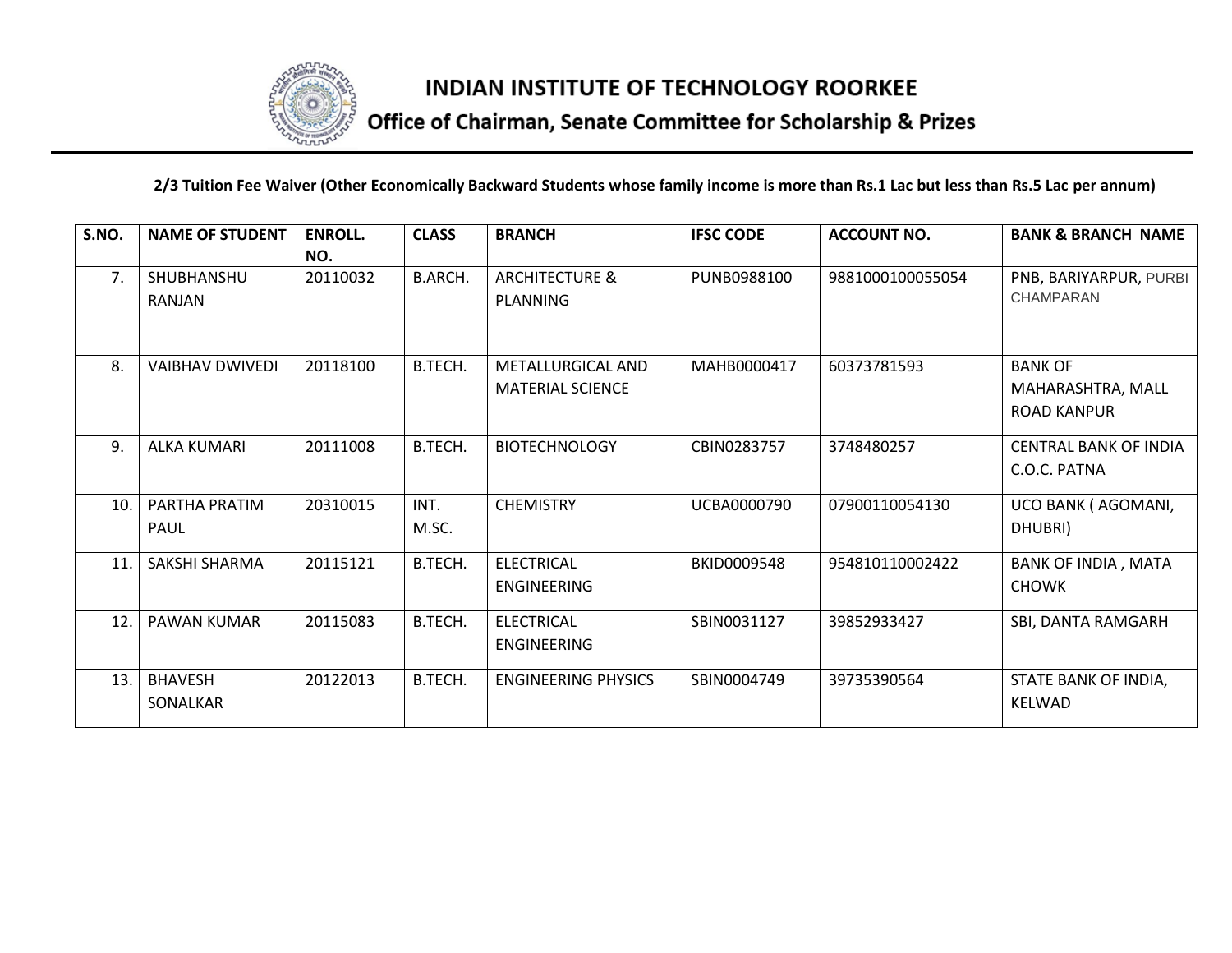

# Office of Chairman, Senate Committee for Scholarship & Prizes

#### **2/3 Tuition Fee Waiver (Other Economically Backward Students whose family income is more than Rs.1 Lac but less than Rs.5 Lac per annum)**

| S.NO. | <b>NAME OF STUDENT</b> | <b>ENROLL.</b><br>NO. | <b>CLASS</b>  | <b>BRANCH</b>                                        | <b>IFSC CODE</b> | <b>ACCOUNT NO.</b> | <b>BANK &amp; BRANCH NAME</b>                        |
|-------|------------------------|-----------------------|---------------|------------------------------------------------------|------------------|--------------------|------------------------------------------------------|
| 14.   | <b>BADA KAVYA</b>      | 20119014              | B.TECH.       | PRODUCTION AND<br><b>INDUSTRIAL</b>                  | SBIN0004275      | 39754465880        | SBI & PBB KUKATPALLI<br><b>HYDERABAD</b>             |
| 15.   | KHUSHI KUMAWAT         | 20118041              | B.TECH.       | METALLURGICAL AND<br><b>MATERIALS</b><br>ENGINEERING | SBIN0031119      | 38562607366        | SBI, NAWA                                            |
| 16.   | <b>MAYANK CHAUHAN</b>  | 20114054              | B.TECH.       | <b>COMPUTER SCIENCE AND</b><br>ENGINEERING           | SBIN0001511      | 39212108825        | <b>STATE BANK OF INDIA</b><br>MITHAPUR PATNA         |
| 17.   | <b>ADITYA GUPTA</b>    | 20116003              | B.TECH.       | <b>ELECTRONICS AND</b><br><b>COMMUNICATION</b>       | ICIC0001137      | 113701504291       | <b>ICICI BANK, ROHTASH</b><br><b>NAGAR</b>           |
| 18.   | <b>RANDEEP SINGH</b>   | 20113124              | B.TECH.       | <b>CIVIL ENGINEERING</b>                             | UBIN0918202      | 520191036024348    | UNION BANK OF INDIA &<br><b>FAZILKA</b>              |
| 19.   | <b>HARSH MAURYA</b>    | 20117056              | B.TECH.       | MECHANICAL<br><b>ENGINEERING</b>                     | CNRB0005132      | 5132120000094      | CANARA BANK, SIGRA,<br><b>VARANASI</b>               |
| 20.   | <b>ADITYA SHARMA</b>   | 20310002              | INT.<br>M.SC. | <b>CHEMISTRY</b>                                     | SBIN0031129      | 39736715685        | SBI JHUNJHUNU                                        |
| 21.   | SHILPESH SONI          | 20111038              | B.TECH.       | <b>BIOTECHNOLOGY</b>                                 | KKBK0003630      | 4612803745         | <b>KOTAK MAHINDRA</b><br><b>BANK, JODHPUR BRANCH</b> |